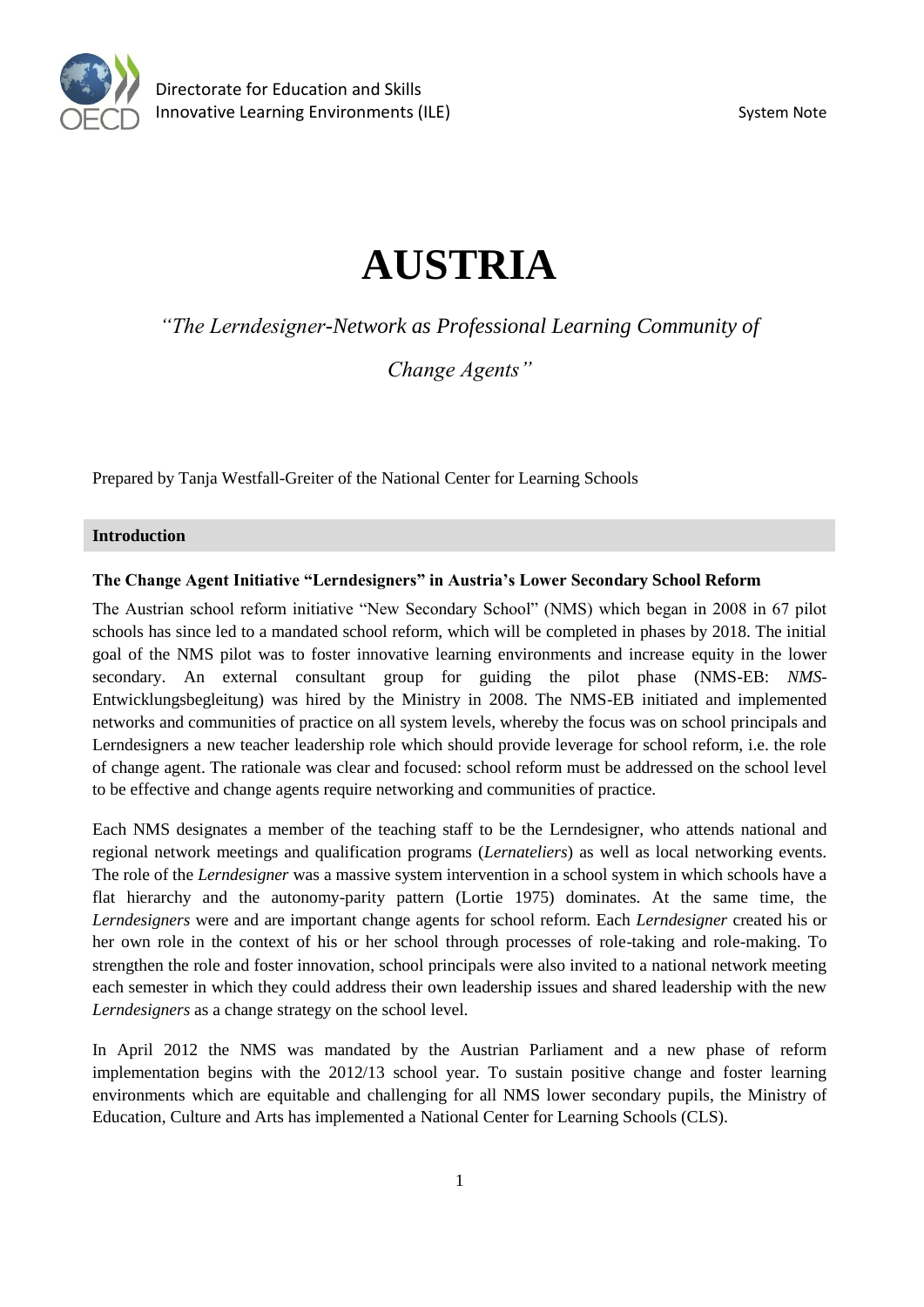

The primary objectives of the CLS are to:

- sustain and foster school networks and communities of practice,
- develop change agents through qualification programs, symposia and networking,
- integrate findings from current learning research in the NMS environment to development strategies,
- disseminate next practice insights and examples online and in print,
- support change processes in teacher education to meet the goals of the NMS,
- exploit system-wide synergy potentials,
- provide support for policy and program development.

# **Questions to be explored**

The purpose of this submission is to explore the two primary reform strategies of the NMS, *Lerndesigners*  as change agents, and the national NMS School Network. The overall question guiding this submission is ―How can innovation be sustained as the reform pilot phase moves into the implementation phase?‖ Specific questions include:

- How can the quality of national qualification programs and networking events be sustained and improved when transferred to system partners (*Pädagogische Hochschulen*)?
- How can the NMS school networks be strengthened?
- How can change agents be kept up-to-date and linked with the community of practice on the national level?
- How can the impact of change agents at the school level be assessed?
- How can shared leadership as a strategy for quality development be fostered?
- How can the role of the *Lerndesigner* be secured in the system?

#### **1. Aims**

The fundamental aim of the *Lerndesigner*-Network is to foster the development of effective learning environments at each school, driven by the principle of school-specific reform (Marzano 2003) and focused on the goal of equity. The strategy lies in qualifying teachers to become teacher leaders, thereby enabling them and their schools to realize effective shared leadership. DuFour (2002) argues that the central task of school leaders is to foster the disposition and structure of Professional Learning Communities. More than ever before, school leadership needs to focus on student achievement and foster a culture of learning throughout the school. Barth (2005) points out, however, how complex and demanding the concept of "learning schools" is:

*"Our school is a 'community of learners!' How many times do we see and hear this assertion, now so common in public schools? This is an ambitious promissory note, indeed. The promise, is, first, that the school is a 'community', a place full of adults and youngsters who care about, look after, and root for one another and who work together for the good of the whole - in times*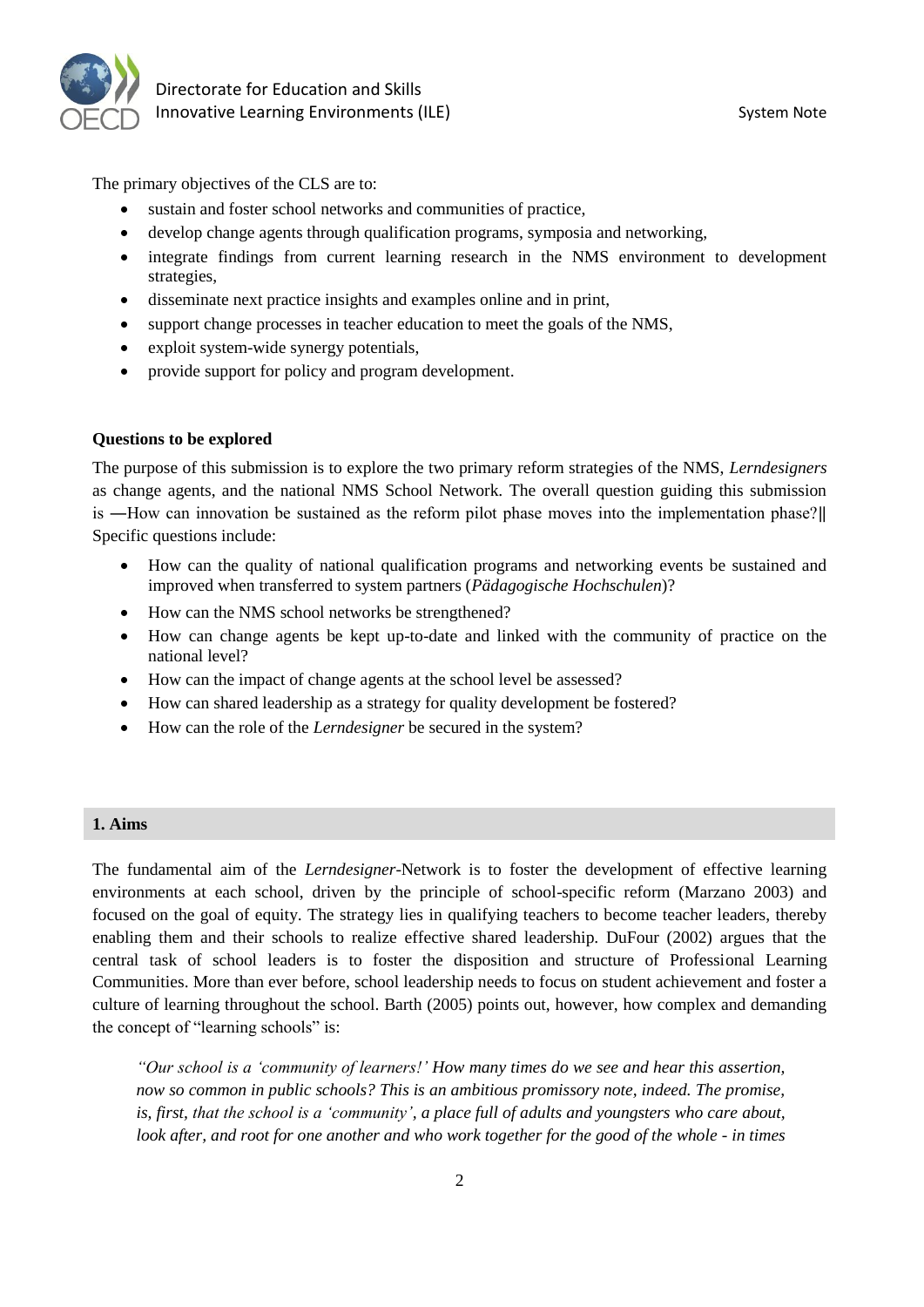

*of need as well as times of celebration. I find that precious few schools live up to this mantle of "community". Many more are simply organizations or institutions. As if 'community' were not enough to promise, a 'community of learners' is much more. Such a school is a community whose defining, underlying culture is one of learning. A community of learners is a community whose most important condition for membership is that one be a learner - whether one is called a student, teacher, principal, parent, support staff, or certified staff. Everyone. A tall order to fill. And one to which all too few schools aspire, and even fewer attain."*

In addition to teacher leadership, the qualification program for *Lerndesigners* developed and refined over three years in response to pilot schools' needs comprises six development areas deemed essential for fostering change in the learning culture realized in each subject, in each lesson of the NMS:

- mindfulness of learning (Schratz 2009)
- difference and diversity
- competence orientation
- "backwards design", curriculum development (Wiggins & McTighe 2005, 2007, Tomlinson & McTighe 2009)
- differentiated instruction (Tomlinson 2003, 2010)
- assessment

*Lerndesigners* attend a two-year national qualification program, which enables them to gain theoretical and practical insights in the six areas, to develop with one another the knowledge and skills necessary for them to be effective in their own schools as teachers and teacher leaders, and to network with other *Lerndesigners*.

While a profile for the role of the *Lerndesigner* is distributed to school principals, the actual nomination for the role is not formalized, in large part due to the fact that the function is not yet secured in the system. As a result, teachers come to this teacher leader role more or less informed, more or less personally motivated and more or less with the mandate of the whole school. Nonetheless fluctuation is relatively low (under 10%), possibly indicating that the selection process itself is most effective when handled according to a school's specific needs and culture.

The lack of formalization is primarily due to the fact that although it is considered by all to be essential and it receives the support of the local school authorities the role of the *Lerndesigner* is not firmly established in the national and local salary schemes. Solutions for paying *Lerndesigners* for their work vary according to the state province (*Bundesland*) and the school. The willingness of school principals and local authorities to ensure payment varies significantly and the Federal Ministry can only do so to a limited extent without the agreement of teacher unions to reform salary schemes in such a way that teacher leadership roles are acknowledged. This is an open issue which has yet to be satisfactorily resolved. Nonetheless, the Ministry has attempted to provide modest supplementary payments for *Lerndesigners* by revising regulations regarding which functions qualify.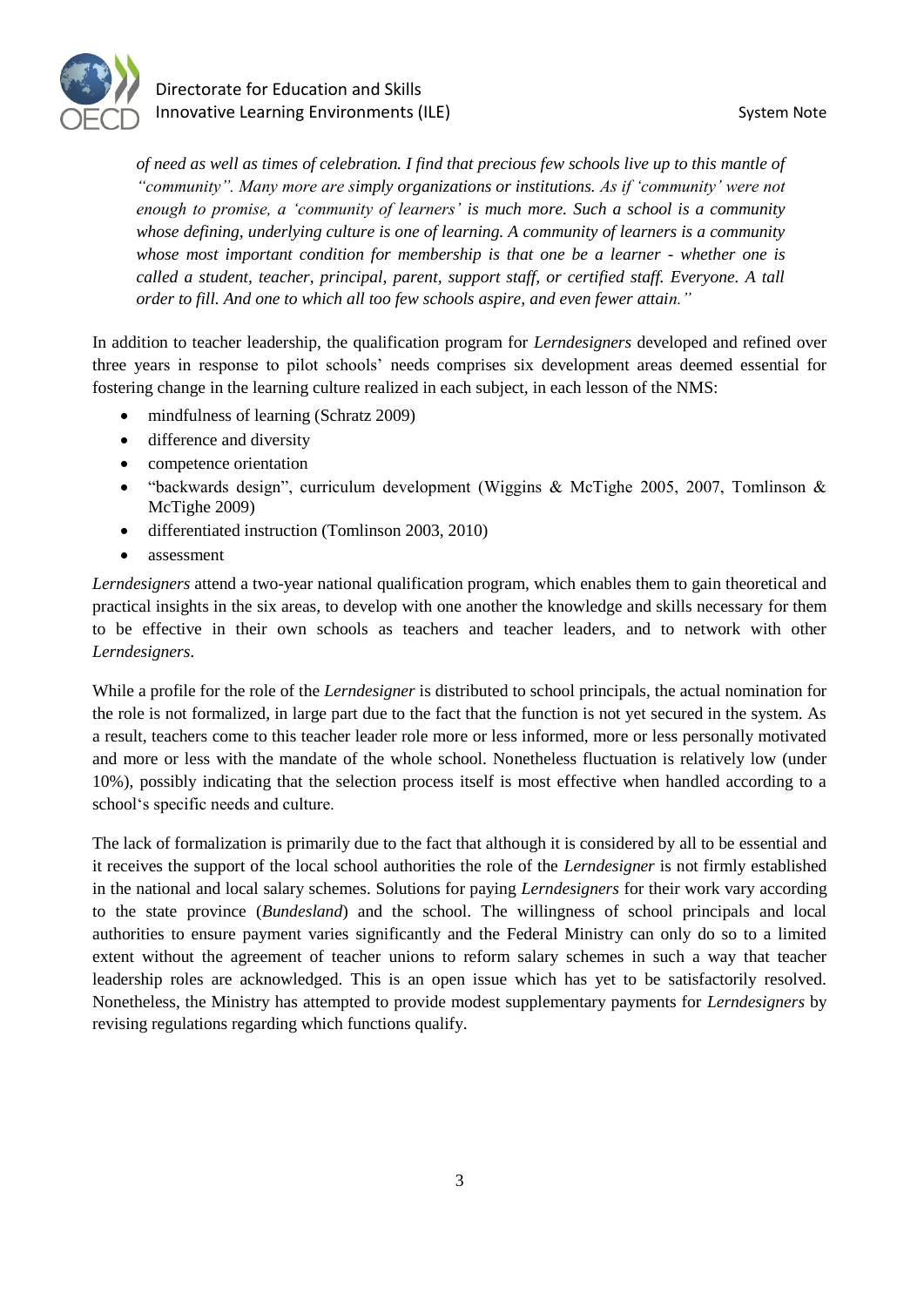

## **2. Leadership and Partners**

The main leadership of the *Lerndesigner*-Network was the Minister of Education, Dr. Claudia Schmied, who initiated the NMS school reform, and Dr. Helmut Bachmann, who was the NMS project leader and has since become head of the Department for Secondary School I and Polytechnic Schools at the Ministry. The implementation of the strategy was initially in the hands of the external consultancy team NMS-EB and has since been transferred to the newly created National Center for Learning Schools, established to ensure continuity in system development now that the new school form has been mandated. Partner institutions from the beginning included local school authorities, university colleges of teacher education (*Pädagogische Hochschulen*), Thomas Nárosy of Education Group, the Leadership Academy in Austria, and the University of Innsbruck.

The NMS project is carefully linked with other education initiatives in Austria, including the implementation of standards ("BiSta") under the leadership of Mag. Augustin Kern, Deputy Director General of Directorate I, and school quality development for compulsory schools ("SQA") led by Mag. Edwin Radnitzky as well as diversity and equity measures in various areas including gender, integration and special needs under the leadership of Dr. Rüdiger Teutsch at the Ministry. Close cooperation with Mag. Helmut Stemmer has ensured that strategies for online community-building and learning have strengthened individuals and networks, while cooperation with Mag. Silvia Wiesinger, responsible at the Ministry for continuing education resources at the *Pädagogische Hochschulen*, has ensured a smooth transition of the *Lerndesigner* qualification program to these institutions, despite its nature of prototype.

An extensive evaluation of the NMS pilot was planned for school year 2012/13, in order to attain data for evidence-based political decision-making. Because the new school form was mandated earlier than expected, the data from this evaluation will be used to improve development efforts during the implementation phase. This evaluation will be conducted as planned by BIFIE (*Bundesinstitut für Bildungsforschung, Innovation & Entwicklung des österreichischen Schulwesens*), the testing and assessment organization responsible for standards development and testing in Austria. Each year of the NMS pilot, smaller, qualitative studies were conducted by BIFIE's research center in Graz, Austria, headed by Dr. Werner Specht up to 2011, succeeded by Mag. Erich Svecnik, in cooperation with the Evaluation Committee (*Evaluationsverbund*) comprising representatives from local school authorities in all state provinces. The studies are conceptualized with the committee so that they can be oriented to their development questions and provide desired data. A qualitative survey of *Lerndesigners* was conducted on behalf of the committee by BIFIE in spring 2012 and the data are currently being analysed; a report is expected by November 2012.

In addition, the Center for Learning Schools is advised informally by Dr. Carol Ann Tomlinson of the University of Virginia and is closely linked with the University of Innsbruck's Center for Learning Research with its international network of research partners. Learning research conducted by the University of Innsbruck in NMS Generation  $2$  schools<sup>1</sup> is integrated in the qualification program for *Lerndesigners* and methods for working with so-called ―vignettes‖ were developed within the *Lernateliers* and published as protocols for Professional Learning Communities (Schratz et al, 2012). Two

 1 "Personal Development Processes in Heterogeneous Classrooms", funded by FWF || P 22230-G17, http://www.lernforschung.at/?cont=prodetail&id=%2031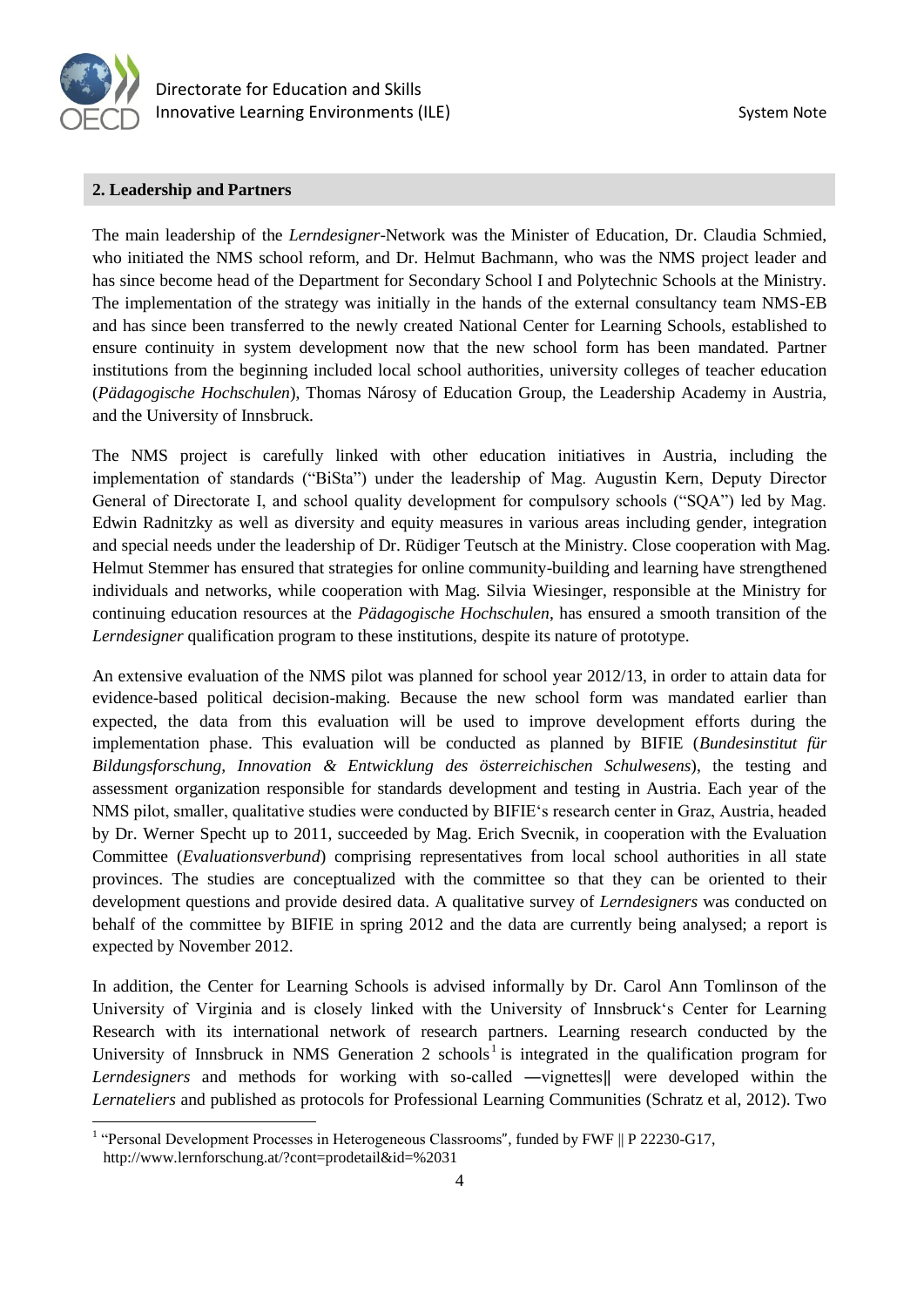

CLS staff members (Tanja Westfall-Greiter and Birgit Schlichtherle) are doctoral candidates in the abovementioned research project. The CLS also integrates research interns working toward Master degrees at other institutions. A study of *Lerndesigners'* learning in the *Lernateliers* based on the vignette methodology developed at the University of Innsbruck was conducted in 2012/13 by Michael Kahlhammer, a CLS staff member, who is currently analyzing the data as part of his master thesis at *Pädagogische Hochschule St. Gallen* (Switzerland).

Further, the curriculum developed for the *Lerndesigner* qualification program (*Lernateliers*) has been recognized by the Development Board of Teacher Education NEW (*Entwicklungsrat zur PädagogInnenbildung NEU)*, a joint board of the Ministry of Education and the Ministry of Science, headed by Dr. Andreas Schnider, and has formed the basis of new Master degree programs and the new curriculum guidelines for lower secondary teacher education at university colleges of teacher education (*Pädagogische Hochschulen*). These new curricula to meet the needs of the new school form are to go into effect in 2013/14. The recognition and integration of the six qualification areas for *Lerndesigners* in these broader contexts has led to synergetic strengthening in all reform efforts. In the same spirit, connections and synergies among the three primary reform initiatives of the Ministry in the lower secondary – standards, school quality development and NMS, are being identified and communicated to all actors in the system to enhance effectiveness and impact.

#### **3. Strategies and activities**

The qualification program for *Lerndesigners* lasts two years and is designated with 12 ECTS. The qualification occurs parallel to the implementation of the new school reform at their schools sites. The program consists of national and regional *Lernateliers* for networking and qualification purposes as well as self-study which is conducted on-line and includes practice-based tasks for exploration in school-based Professional Learning Communities, which the *Lerndesigners* initiate. As of the 2012/13 school year, this program is a joint effort between CLS on the national level (responsible for national *Lernateliers*) and the *Pädagogische Hochschulen* (responsible for regional *Lernateliers*). The network meetings initially designed for school principals only, have been replaced by joint national *Lernateliers* with the *Lerndesigners*. This "dynamic development duo", as it has come to be called in the diction of the reform project, has been recognized as key for the *Lerndesigners* to become effective change agents. The strategy of inviting "duos" to network meetings, first trialed in the 2011/12 school year, has proven more effective in strengthening shared leadership between school principals and *Lerndesigners*, confirmed by participants' positive feedback.

In addition, a strategy for maintaining the NMS network with Generation 1 and 2 schools, whose qualification programs had concluded on the national level, was first piloted in January 2012 in the form of two symposia. *Lerndesigners* were invited with their school principals (dynamic development duos) to attend a two-day symposium in which they could update their information and attend workshops related to NMS goals and development topics. The participants' feedback was overwhelmingly positive and these symposia will be offered in December 2012 for Generations 1-3. Due to the size of the target group, three symposia for roughly 250 participants each will take place in eastern, central and western Austria.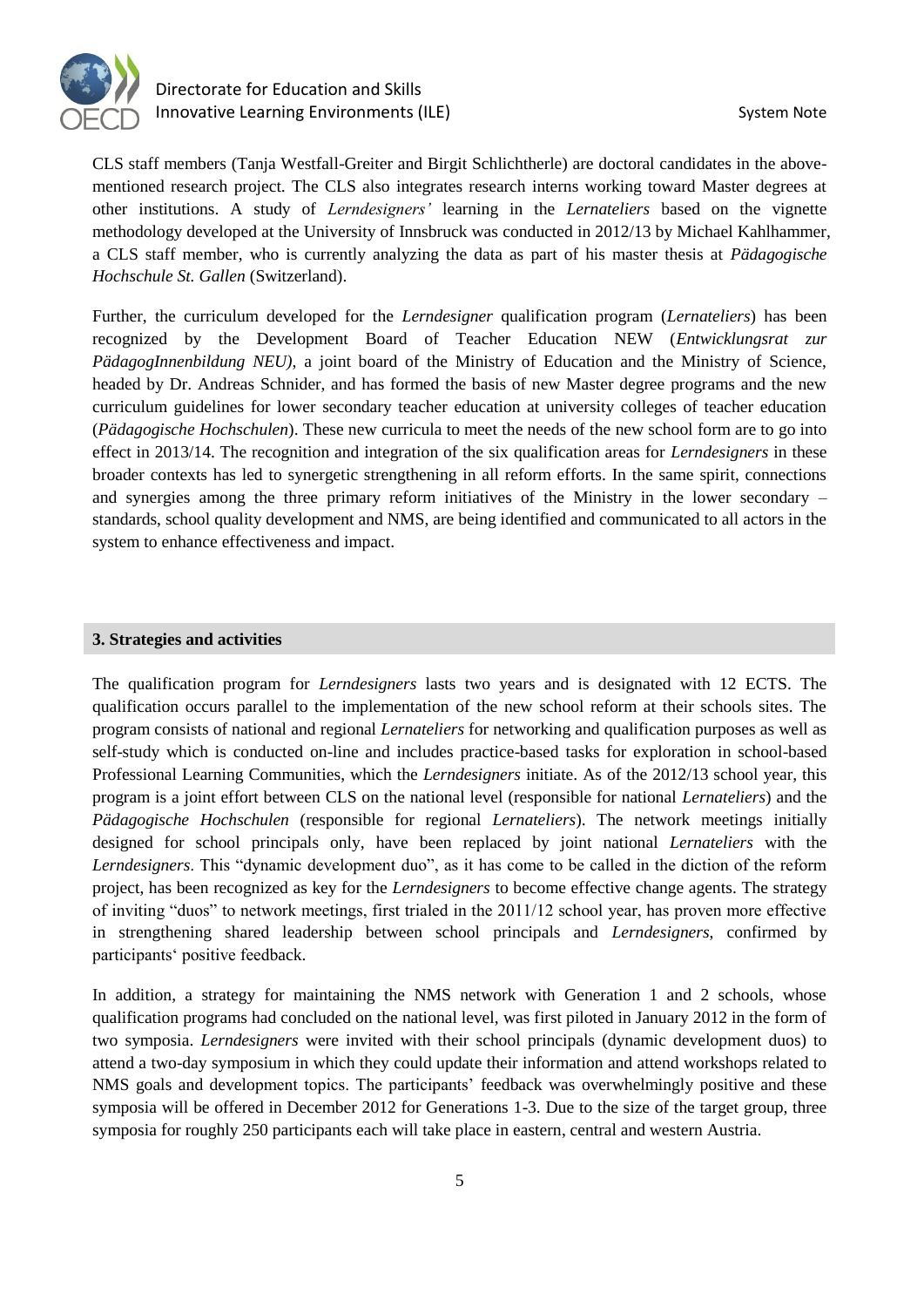

Beyond face-to-face events, communication and feedback are conducted primarily online, a strategy which has been developed closely with Thomas Nárosy of Education Group, a private company contracted by the Ministry to provide digital infrastructure and system development initiatives in the field of eLearning, digital media and online networking. The NMS development is supported by an online platform, comprising over 300 eduMoodle courses. In addition, an online NMS-library is being developed and will be implemented by December 2012. The *Lerndesigner* qualification program will also be conducted partly online at the Virtual Campus of the university colleges of teacher education.

Because the NMS-EB culture and those responsible at the Ministry have focused especially on relationship-building, individuals from NMS schools, local school authorities and *Pädagogische Hochschulen* are also in direct contact via Email with members of CLS and the NMS Project Team at the Ministry when questions or problems arise. This is at once a strength and a weakness. Personal relationships enable targeted support, but a lack of staff makes it difficult to manage, particularly in phases where new information and requirements lead to a wave of individual questions. National meetings with school authorities, regional development teams and programme developers of the *Pädagogische Hochschulen* also take place biannually. Cooperation for the development of the qualification programme for *Lerndesigners* is established with responsible programme directors and takes place face-to-face as well as online.

#### **4. Resources**

It is impossible to provide exact data regarding the financial resources which had a direct impact on the establishment of the *Lerndesigner* network, because the resources of many existing organizations and institutions in the education system were dedicated to specific aspects of the project. Technological resources for national networking via the NMS eduMoodle platform were provided by Education Group using already contracted resources. In addition, local school authorities and *Pädagogische Hochschulen*  dedicated staff and professional development funds within their system resources for the NMS pilot.

Financial data available on the national level showing funding directly related to the development of the *Lerndesigner* network and qualification program indicate an investment of EURO 990,000, the costs from 2008-2012 for the external consultancy NMS-EB. Included in this amount is not only the *Lerndesigner*  network. The NMS-EB also created and fostered networks of other change agents in the system, including local school authorities, staff at *Pädagogische Hochschulen* und school inspectors on the district level. Also not included are overhead costs as well as travel and accommodation for participants at networking events and *Lernateliers*.

#### **5. Development over Time**

The pilot reform began in the 2008/09 school year after a year of preparation on the part of the Federal Minister of Education, Dr. Claudia Schmied, and her team. Although initially the plan was to make a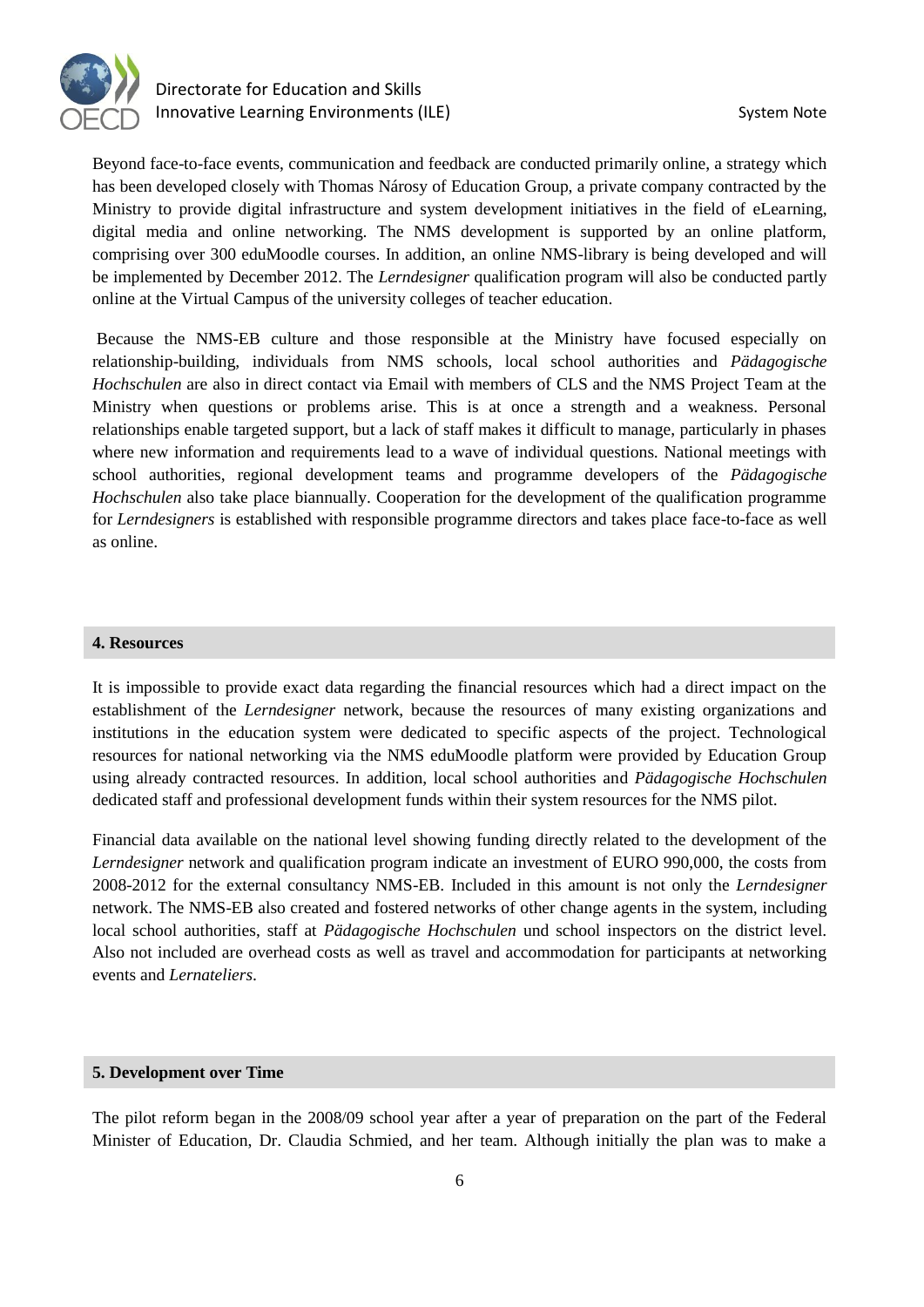

political decision regarding its viability as a school reform in 2012/13, the reform was mandated in April 2012. Table 2 below shows the growth of the project through Generation 5, which begins in 2012/13. As of 2012/13 there are 698 NMS sites, over half of the lower secondary.

The Ministry hired an external consultancy (NMS-EB) for guiding system development during the first reform pilot year. This structure existed for the first four years. In February 2010, the decision was made to take strategic action to ensure continuity in system development and the National Center for Learning Schools (CLS) was established. The CLS structures and activities were defined during the 2011/12 school year so that it could begin in full on September 1, 2012, when the contract with the NMS-EB ended.



Table 2: NMS-sites and their geographic distribution, Generations  $1 - 5$ 

#### **6. Evidence of effectiveness and efficiency**

An informal survey of Generation 2 and 3 *Lerndesigners* June 2010 revealed how the role was developing (Westfall-Greiter & Hofbauer 2010). Second and third generation *Lerndesigners* were asked to write a oneminute essay on the question, "What does a *Lerndesigner* do?" Responses were clustered and revealed their roles as that of teacher leaders acting in shared leadership with school principals as well as that of change agents: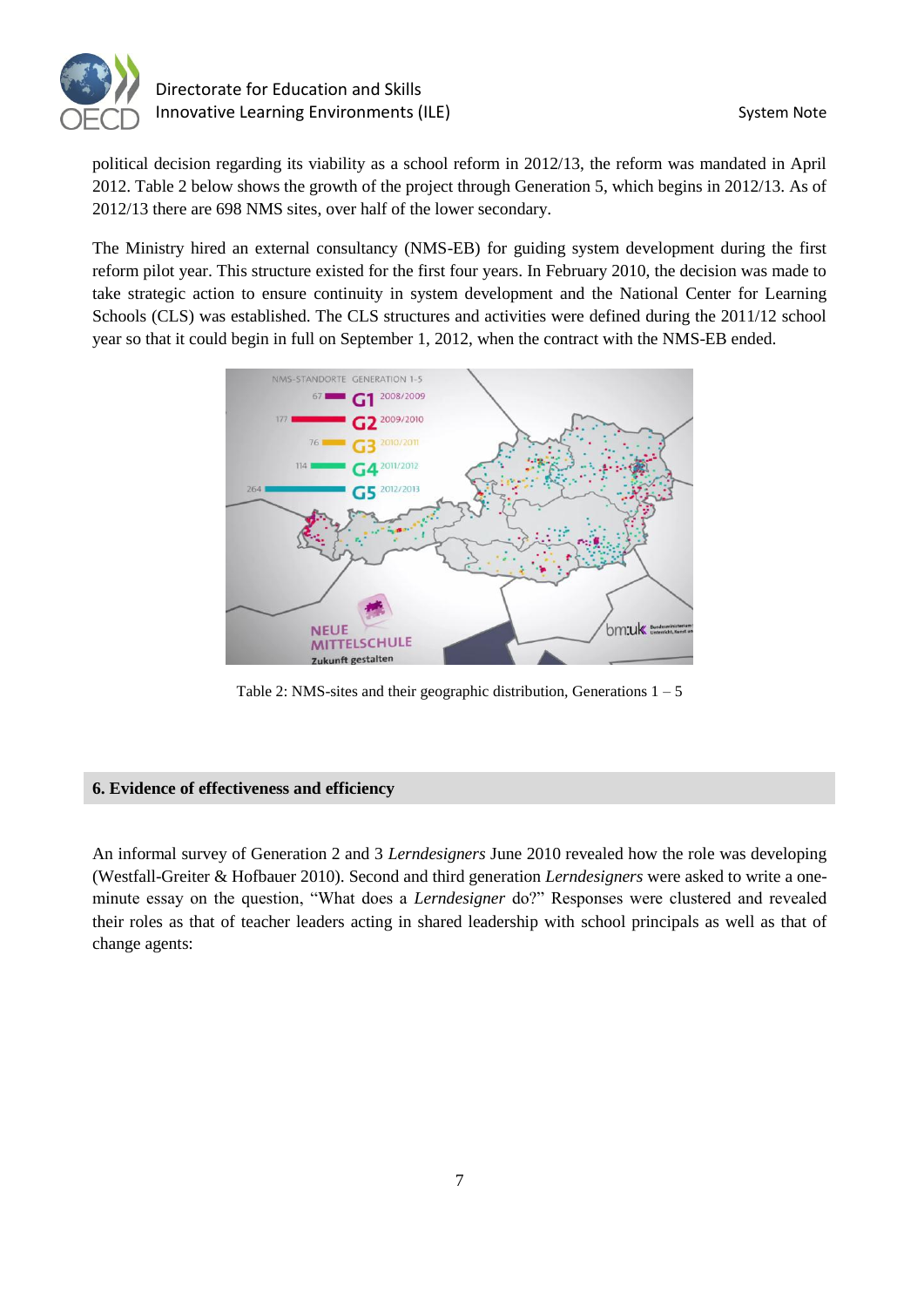



Table 1: What does a Lerndesigner do? (Westfall-Greiter & Hofbauer 2010, our translation).

As one *Lerndesigner* of Generation 2 put it, "The *Lerndesigner* prepares the soil upon which the seeds of the new learning culture and assessment are planted." At the same time, the newness of the role brought with it uncertainty. By the end of the second year of the reform pilot, *Lerndesigners* had become important partners in school for asking questions and solving problems. As a *Lerndesigner* in Generation 3 at the beginning of the qualification programme advised others: "Listen when colleagues come with problems, Try to find solutions. Don't give up or get tired of asking questions. (Has something changed for the better? If not,  $why$ ? – How can that work?)"

Nonetheless, the new role was not easy for some *Lerndesigners*, as a Generation 2 teacher indicated: "The *Lerndesigner* is a difficult role at my school. I see my role in being a good example. Slowly the term is no longer being laughed at. Slowly the colleagues see that I do things differently. Slowly even questions are being asked – 'How do you do that...?'" (Westfall-Greiter & Hofbauer 2010, our translation).

As indicated above, the results of a qualitative survey conducted by BIFIE are expected in November, as well as insights gained from the research project conducted by a master degree candidate. There is evidence that the "creative disturbance" created by the *Lerndesigner* role enhanced innovation and there is system-wide acceptance for their work. Nonetheless, to be effective change agents it is essential that their role continues to be strengthened, their qualifications recognized and their networking sustained so that new NMS sites have access to the experience and innovation of the first generations.

#### **7. Success Factors**

The NMS initiative has a long political history in Austria, driven by the issue of equity in the school system, which has also been the focus of development recommendations in OECD national reports on Austria. The success of the NMS project is due to the political commitment of the Federal Minister of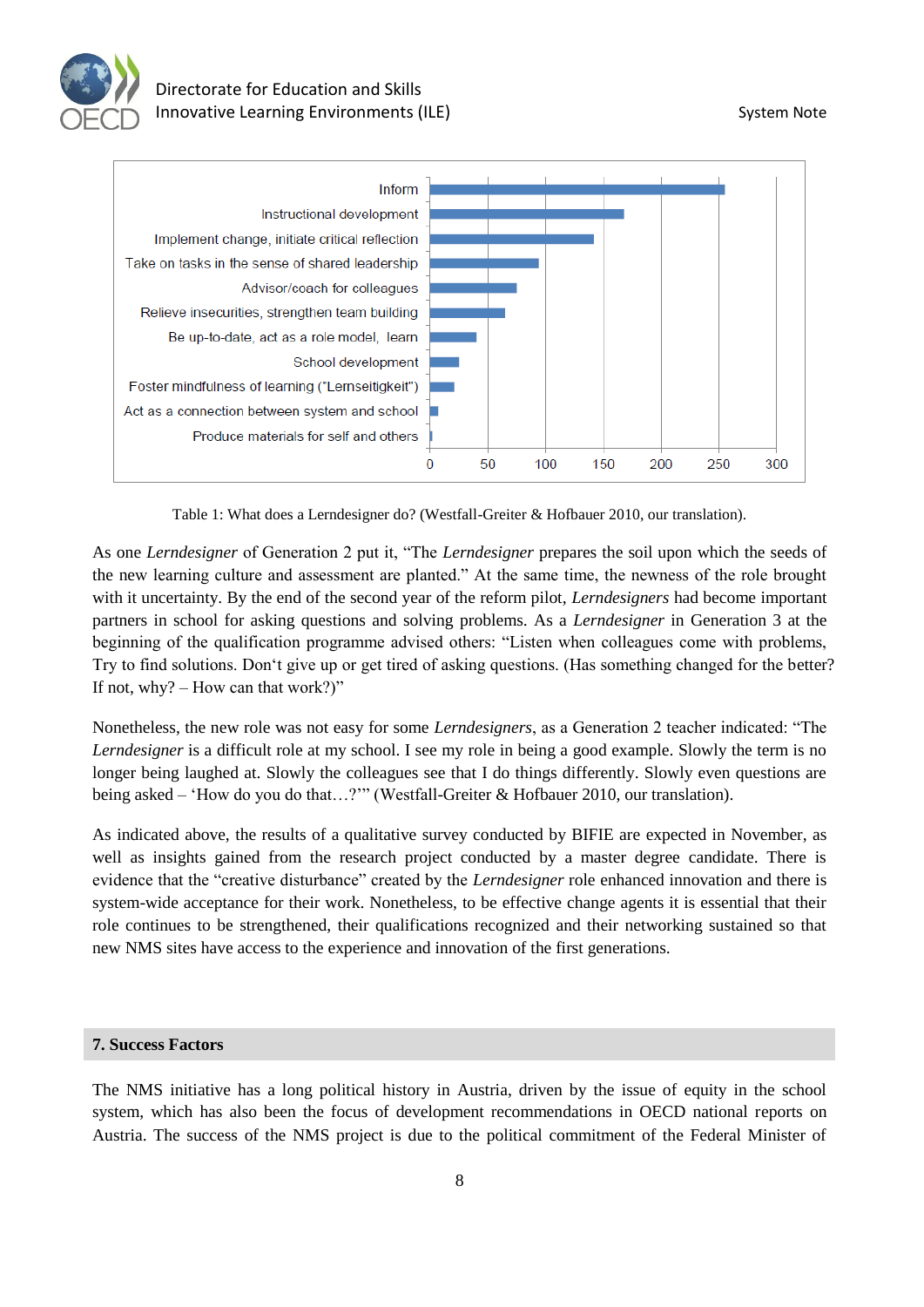

Education, Dr. Claudia Schmied, and the NMS Project Team at the Ministry. The success factors of the reform pilot are, on the other hand, difficult if not impossible to identify. In part, the time was ripe for many teachers and school principals in lower secondary. The Minister also personally travels to each state province at regular intervals for dialog events with system players, which have a positive integrative impact and serve to strengthen the determination to reform the lower secondary sector. NMS coordinators were nominated by the school authorities in each state province; regular meetings between them and representatives of the Ministry as well as their close integration in setting up guidelines for development work across the country and a high degree of transparency created a strong sense of commitment and identification with a common goal. This commitment remained steadfast despite various disturbance factors from opponents to the structural reform process towards which reform efforts were oriented. In addition, the parents' network which emerged after a survey of parents as to their contentment with NMS pilot schools in 2009/10 has been strengthened through newsletters and an online platform as well as a Hotline service run by the NMS Project Team at the Ministry.

The power of national networking and change agents are generally seen as keys to the success, but these claims have yet to be supported by data. The NMS-EB focused on networking on all system levels, so that by the second year of the pilot the reform project gained significant momentum and it became clear by the third year that the reform spirit could not be dampened. This seems to have been one reason why the school reform was mandated earlier than planned, a year before the planned evaluation of the NMS reform pilot.

Factors related to the success of the Lerndesigner network are more easily identifiable:

- The online platform for *Lerndesigners* enables easy communication and exchange of ideas and innovations across the country
- Regular networking events in which qualification is embedded build identity, professionalism and confidence
- Personal support and easy access to expertise build trust

#### **8. Tensions and impediments**

The primary success factors for the development and implementation of the *Lerndesigner*-role as well as the creation of a strong school network were:

- the financial commitment of the Ministry to enable national network meetings and qualification programs
- cooperation and commitment of key players in the Ministry to ensure the linking of development strategies with other central reform projects, initiatives and institutions
- an independent external consultancy which focused on system development and initiated system interventions from outside following the strategy of "presencing the future" (Scharmer 2009)
- the personal commitment and relationship skills of the consultants

There were many challenges to successful introduction of the intervention, in particular acceptance and cooperation on the part of system partners at all levels. The *Lerndesigner* role and establishment of shared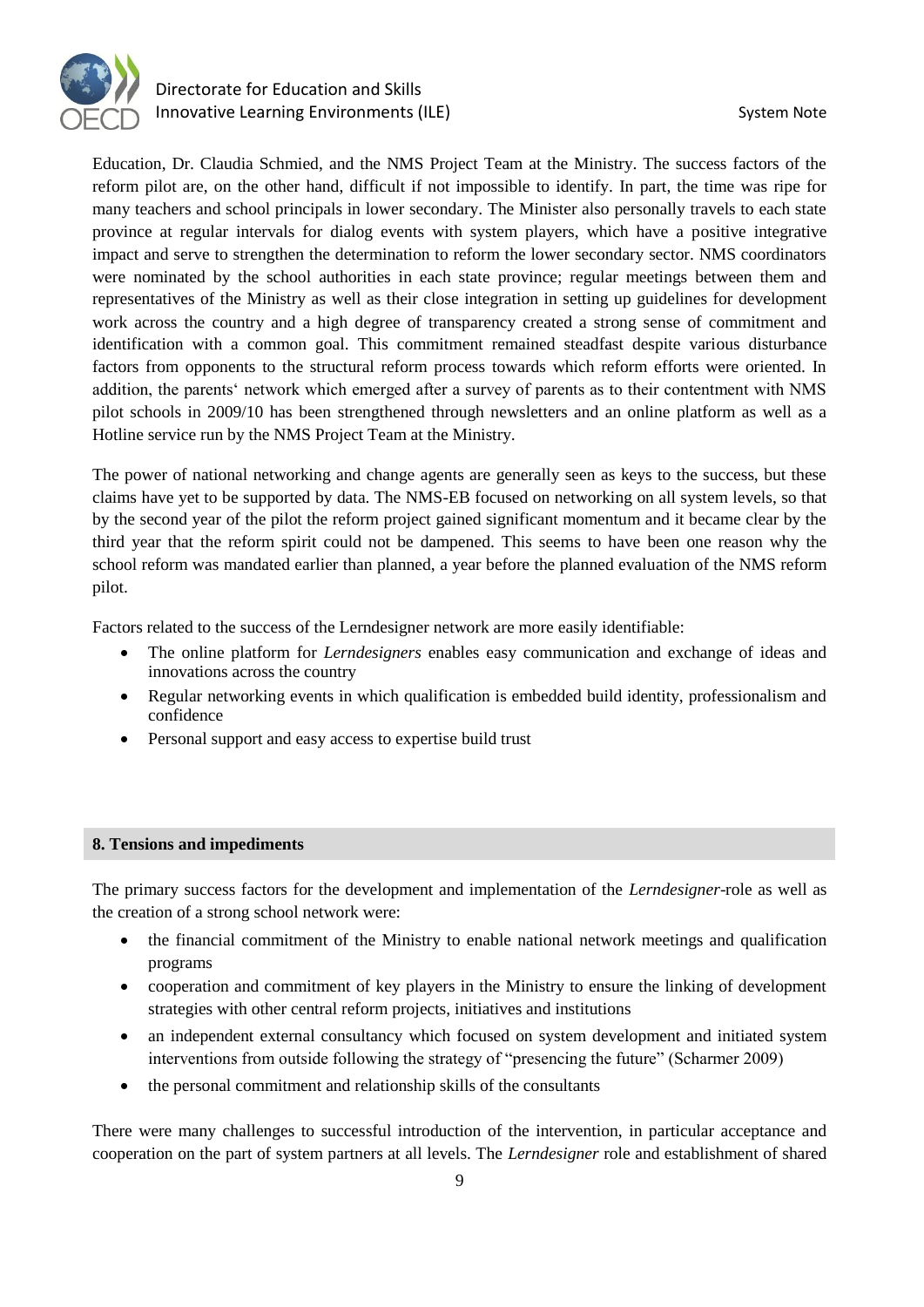

leadership was a voluntary matter; if schools chose not to participate, nothing could be done because the external consultancy had no formal authority. The partnerships and support of the local school authorities were invaluable in this regard; their strong recommendation and in some cases mandating of participation within the scope of their local competence led to a high participation rate on the part of the schools. Trust on the personal level had a clear impact on this aspect of success.

Strong partnerships with *Pädagogische Hochschulen* developed and are still developing over time. This is in large part due to the fact that a year prior to the introduction of the NMS pilot, university colleges of teacher education had undergone a complex restructuring process that fully engaged much of their resources. Nonetheless, all of the publicly funded colleges were allocated special funds for providing continuing education programs to support the NMS pilot. This earmarking of resources was a primary success factor for ensuring that local continuing education programs and school development resources were available to support the needs of NMS pilot sites. In some cases, the content was not necessarily coherent with the national networking content, which led to tension and confusion on the part of schools.

Earmarked budgeting and a tight reporting system governing the funding of the university colleges on the part of the NMS Project Team in the Ministry plus the setting up of regional development teams consisting of representatives from local school authorities and from the university colleges of teacher education in the province have improved coherency and effectiveness. Staff and school developers are becoming more and more integrated in the reform work on the national level In addition to local meetings and orientation sessions on the institution level, the CLS is currently building a trainer and staff developer pool and developing a qualification program for those already active in or interested in school and instructional development at NMS. The target group has already shown significant interest in the qualification program; recruiting of new staff will take place through the *Lerndesigner* network.

A further challenge was the integration of schools which were already members of other innovation networks from past initiatives. As these innovation projects came to an end, some actors perceived NMS development events as competition rather than compliment to their innovation efforts. Integrating these through Open Space blocks of time during events helped to some degree, but the transition was largely unmanaged and led to tensions among small network groups. Efforts are currently being made to foster integration of these networks more effectively in the NMS community. For example, "child-parent-teacher conferences" developed in the NET1-Project which has come to a close are now mandated in the NMS. Developers from the NET1 project are integrated in developing practice guidelines for all NMS schools.

Education in Austria is highly politicized. While political will and support is generally strong in the Ministry, this varies significantly on the local level, further exacerbated by the strong federalism which marks Austrian politics and decision-making. A rigorous orientation to quality issues focused on school effectiveness and academic achievement of the learners is essential. These matters go beyond political preferences and party lines and focusing on them is the only effective strategy for proactively accommodating such political tensions without engaging in political, ideological debate.

Finally, the lack of security in salary schemes for *Lerndesigners* means that a role exists, but a function does not. While all but one of the nine local school authorities have reached consensus regarding the importance of the *Lerndesigners* as change agents and advocate connecting the function to the qualification program, until such a function exists they can only strongly recommend that schools comply. Other reforms, most notably the reform in teacher education ("*PädagogInnenbildung NEU*"), are expected to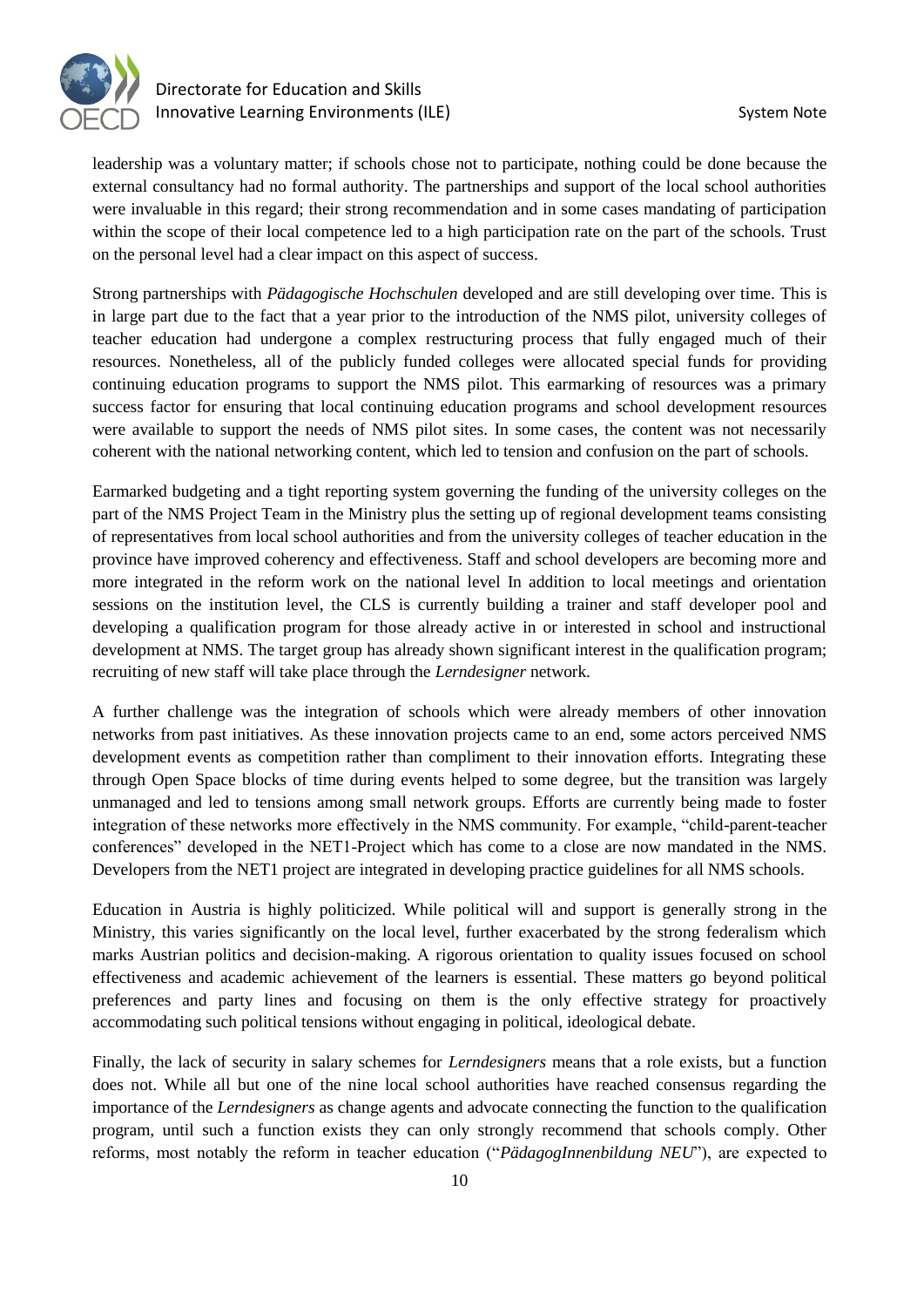

strengthen the role and lead to the creation of the function in the long-term. Negotiations with trade unions regarding labor regulations for teachers are currently taking place, but the outcome is unknown.

## **9. Sources**

.

#### **Selected literature relevant to the project:**

Arens, S. & Mecheril, P. (2010). Schule – Vielfalt – Gerechtigkeit. Schlaglichter auf ein Spannungsverhältnis, das die politische und erziehungswissenschaftliche Diskussion in Bewegung gebracht hat. In: *Lernende Schule*, Vol. 13/49, p. 9-11.

Barth, R. S. (2000). Foreword. In: Wald, P. J. & Castleberry, M. (Ed.): *Educators as Learners: Establishing a Professional Learning Community in Your School*. Virginia: Association for Supervision and Curriculum Development. URL: http://www.ascd.org/publications/books/100005/chapters/Foreword.aspx.

DuFour, R. (2002). The Learning-Centered Principal. In: *Educational Leadership*, Vol. 59/8, p. 12-15

- Earl, L.M. (2003). *Assessment as Learning: Using Classroom Assessment to Maximize Student Learning*. Thousand Oaks, CA: Corwin Press.
- Fullan, M. (2005). *Leadership & Sustainability. System Thinkers in Action*. Thousand Oaks, CA: Corwin Press.
- Marzano, R. J. (2003). *What Works in Schools: Translating Research into Action*. Alexandria, VA: Association for Supervision and Curriculum Development.
- MacBeath, J. & Cheng, Y.-C. (Hrsg.) (2008). *Leadership for Learning: International Perspectives*. Rotterdam: SensePublishers.
- Lortie, D. C. (1975). *Schoolteacher. A Sociological Study*. Chicago: University of Chicago Press.
- Scharmer, C. O. (2009). *Theorie U: Von der Zukunft her führen. Presencing als soziale Technik*. Heidelberg: Carl Auer.
- Schratz M. & Westfall-Greiter, T. (2010). *Schulqualität sichern und weiterentwickeln*. Seelze: Kallmeyer.
- Schratz M, Schwarz, J.F. & Westfall-Greiter, T. (2012). *Lernen als bildende Erfahrung: Vignetten in der Praxisforschung*. Innsbruck: Studienverlag.
- Schrittesser, I. (2004). Professional Communities. Beiträge der Gruppendynamik zur Entwicklung professionalisierten Handelns. In: Hackl, B. & Neuweg, G. H. (Ed.): *Zur Professionalisierung*